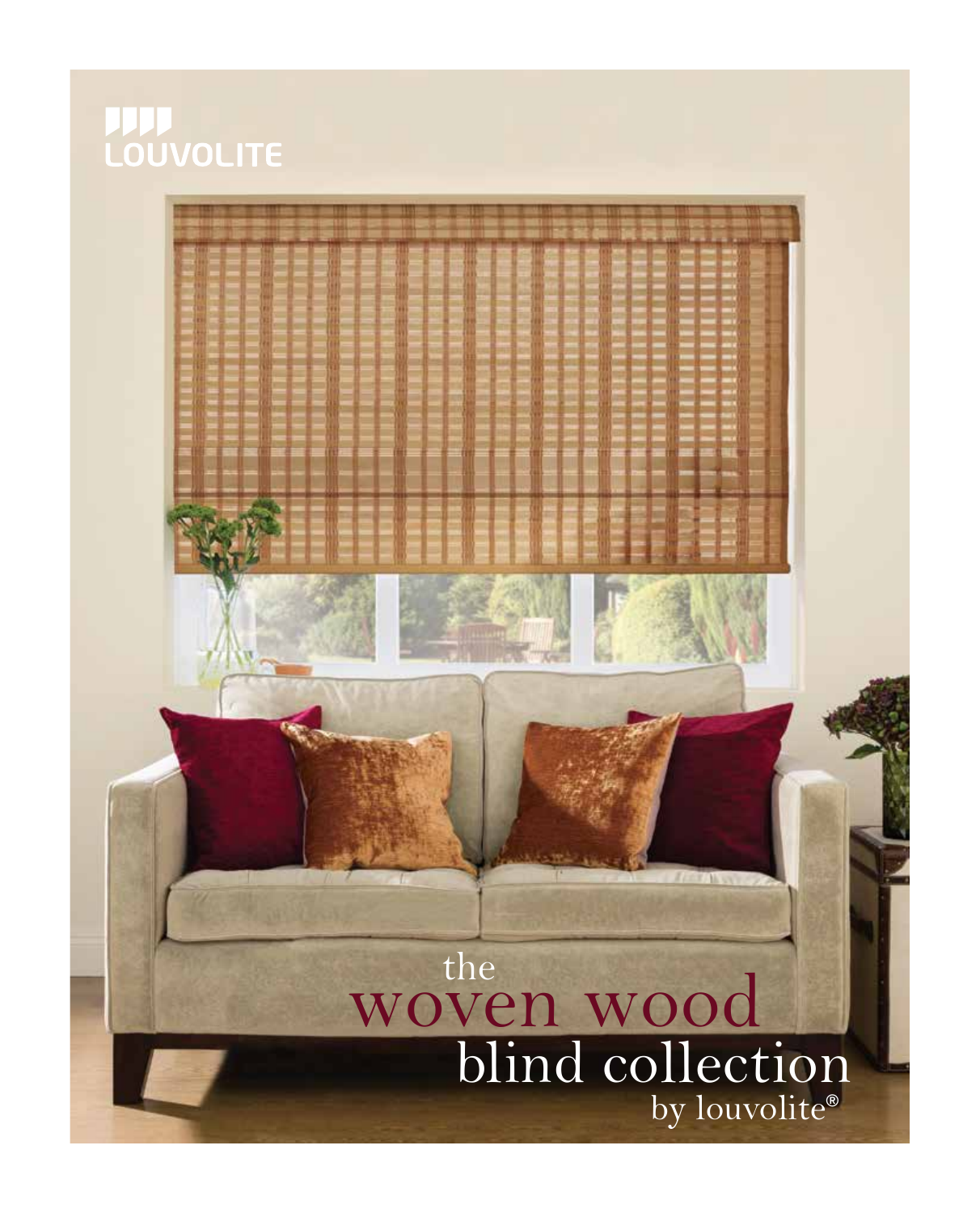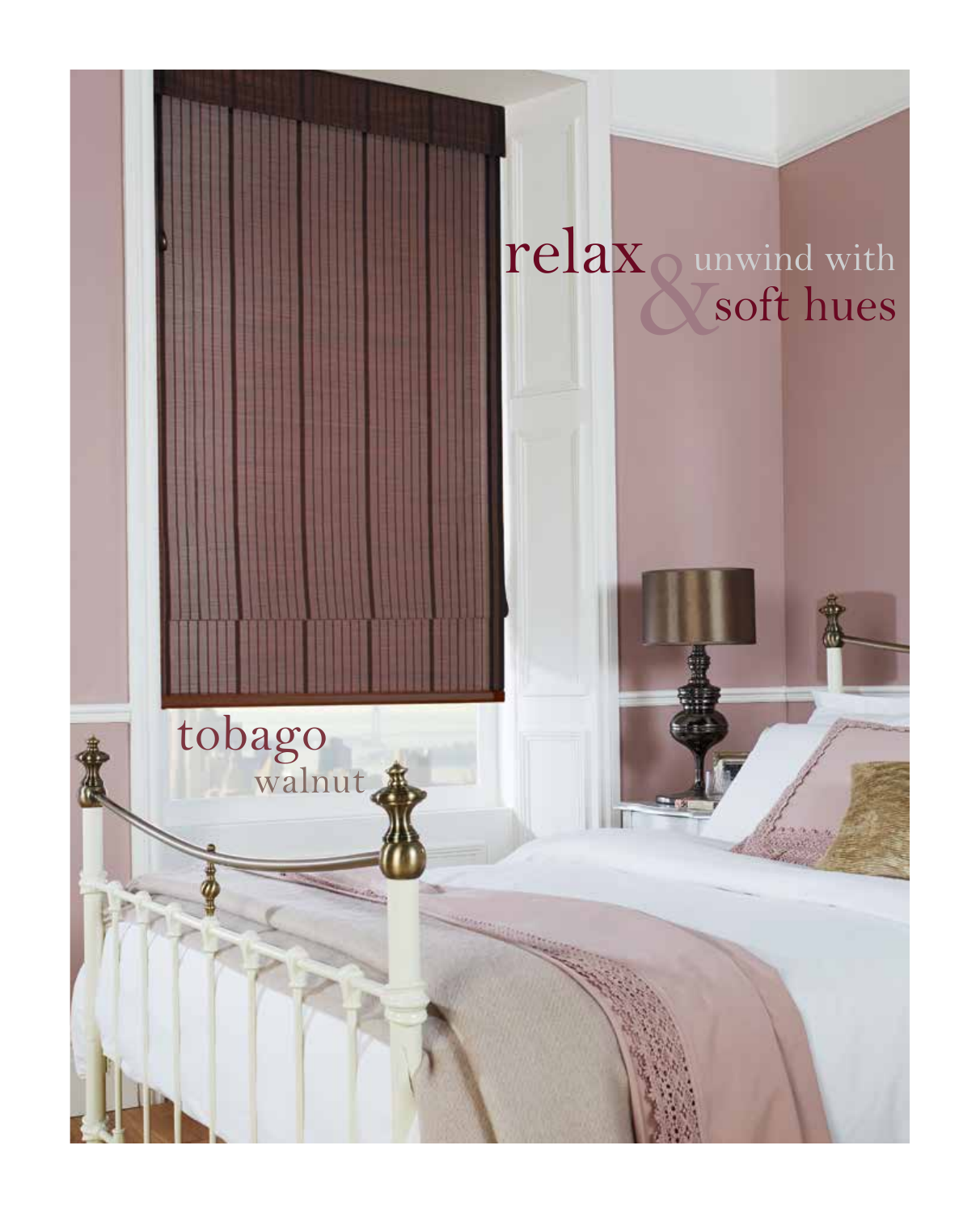### naturally beautiful the woven wood blind collection by Louvolite®

Our woven wood blind collection features natural woods and bamboos that filter the light into your room, creating a calm, soothing ambience that can be easily adjusted as the climate changes.

Our luxurious range of woods and bamboos has been specially selected from sustainable forests around the world.

A full range of braids and accessories are available to personalise your blind and create your own individual look.

#### montserrat

pecan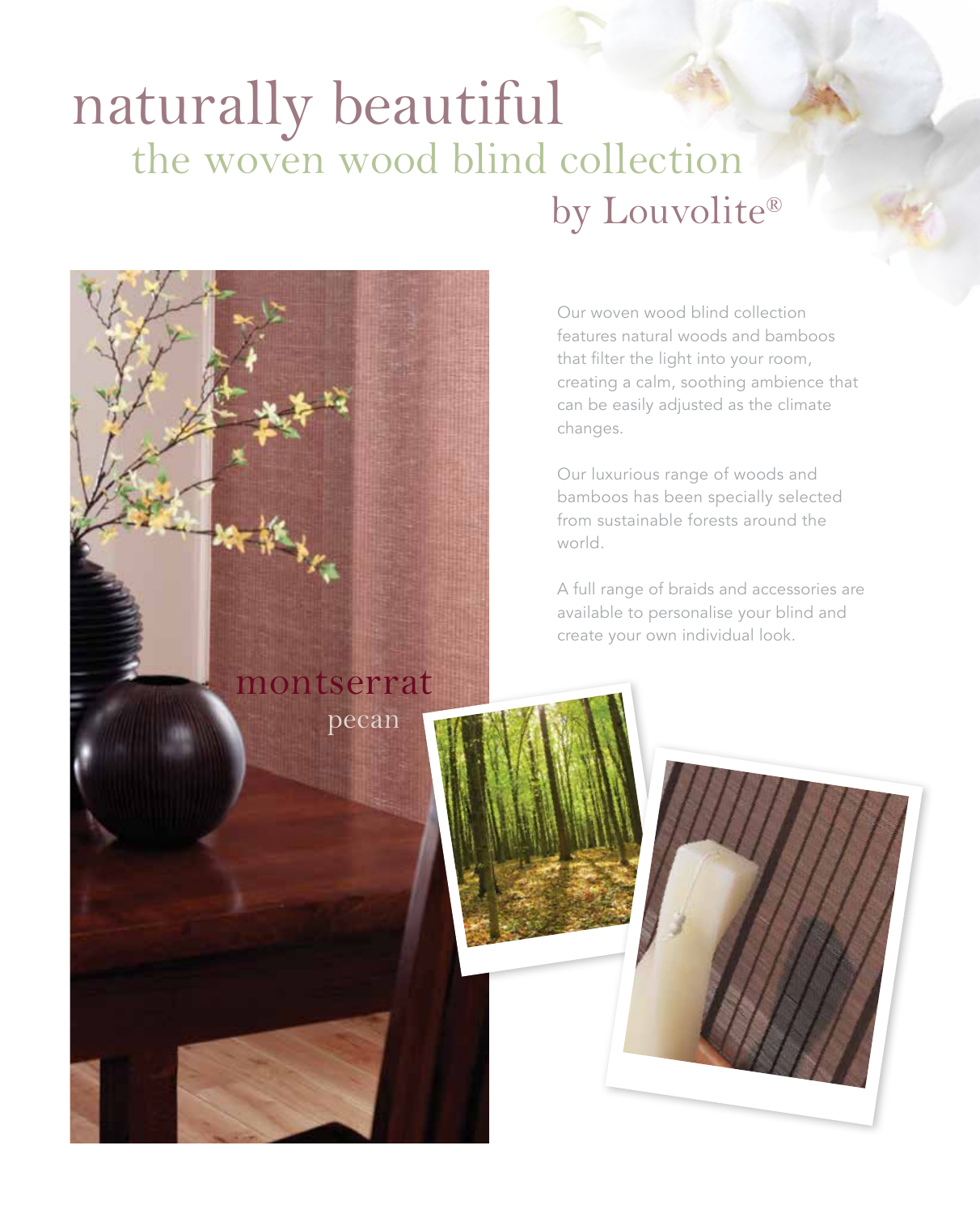### create the mood naturally

# **bring the** outdoors inside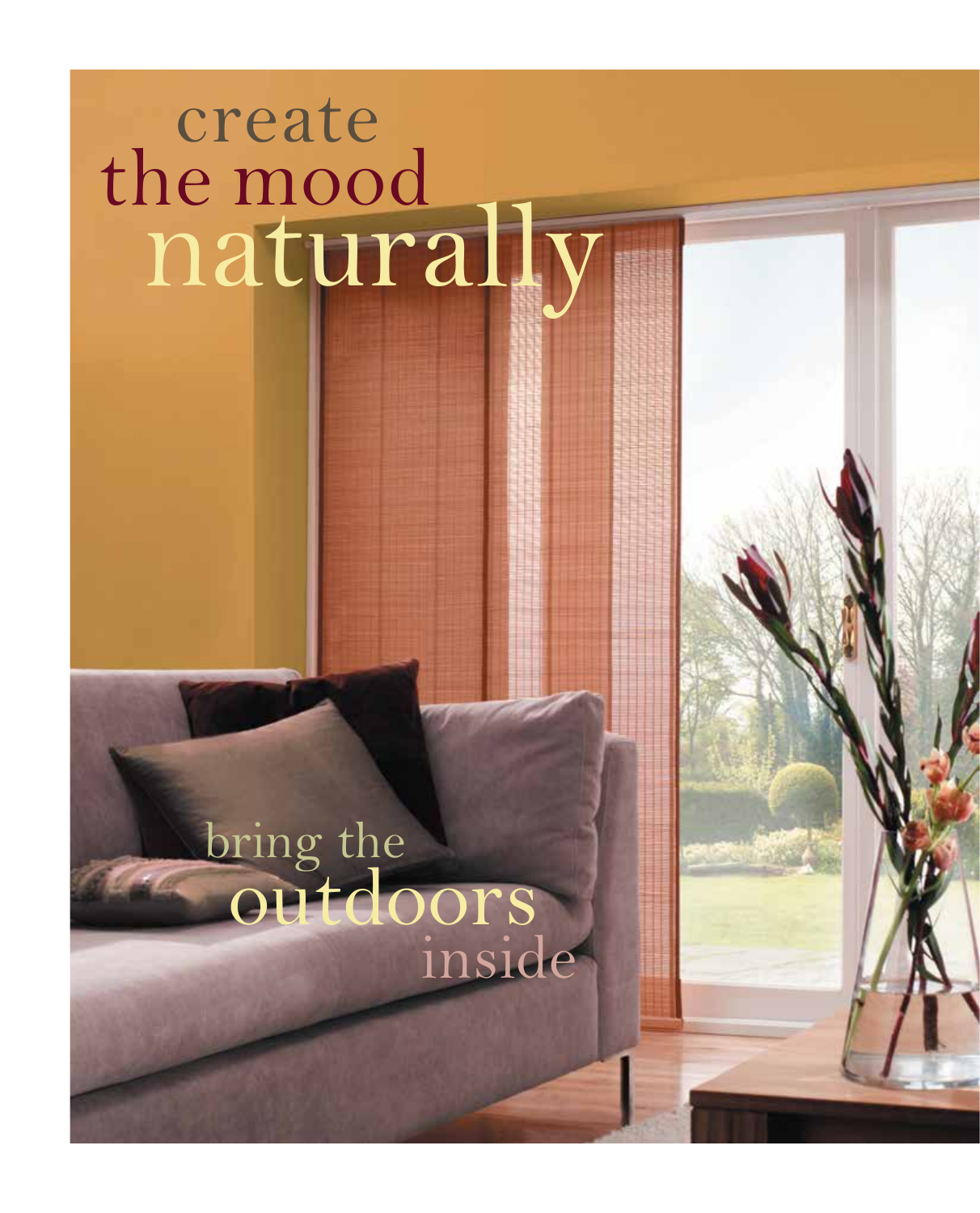# and the whether your room has wood<br>teak whether your room has wood<br>laminate flooring or furnishing

### embrace<br>nature antigua nature

laminate flooring or furnishings with a natural finish, a woven wood blind brings harmonious textures and tones as nature intended.

Choose either woven wood roman or panel blinds and you will create the focal point of your interior desires.



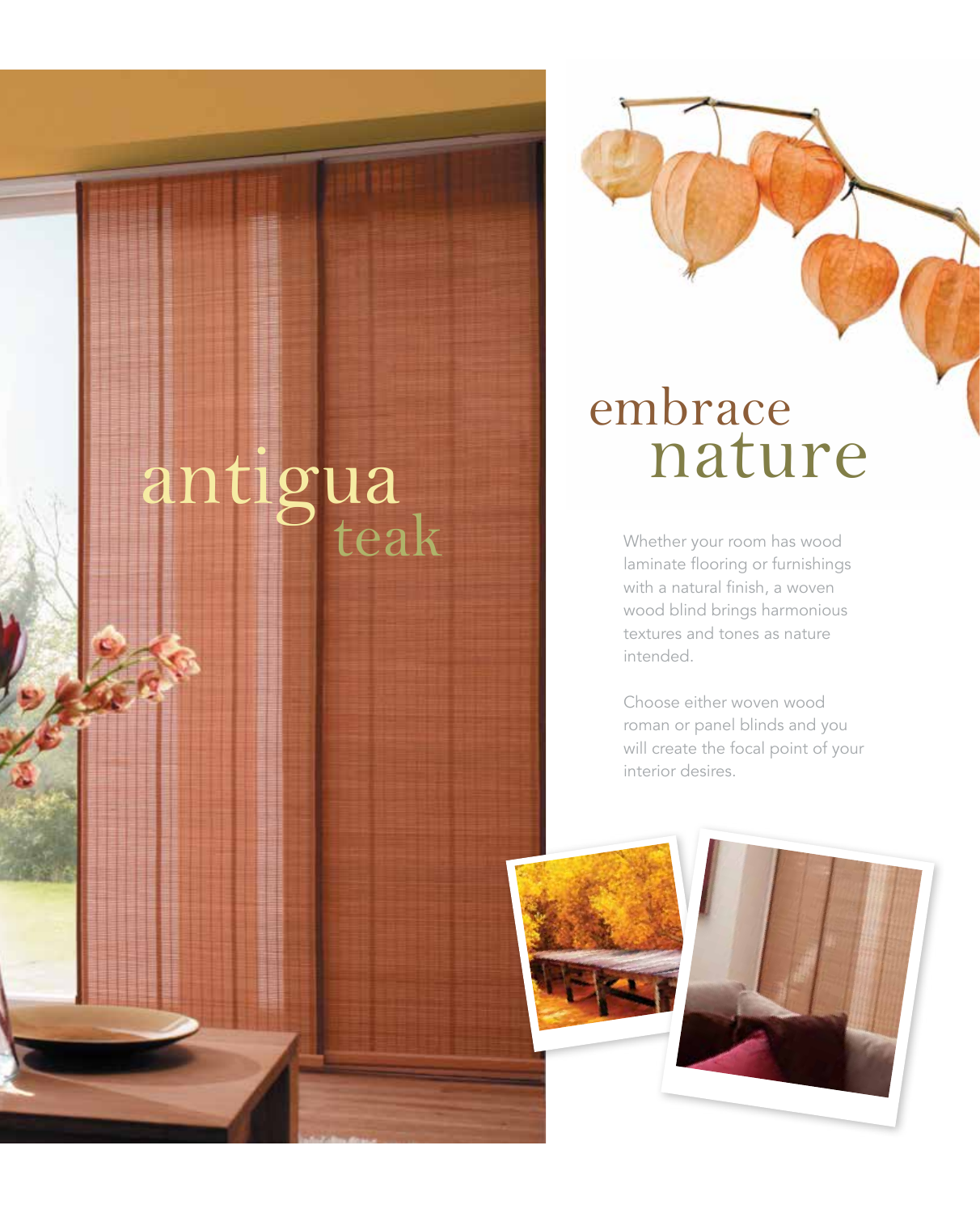## inspired by nature

Woven wood blinds can be custom made to satisfy any style and shape of window.

The roman style of woven wood blinds has been especially designed for conservatory roofs and shaped windows.

For any other windows in your home, woven wood blinds are available as both roman and panel blinds.

Ideally suited for conservatories, woven wood roman blinds gently filter daylight into your room creating a natural ambience throughout the changing seasons.

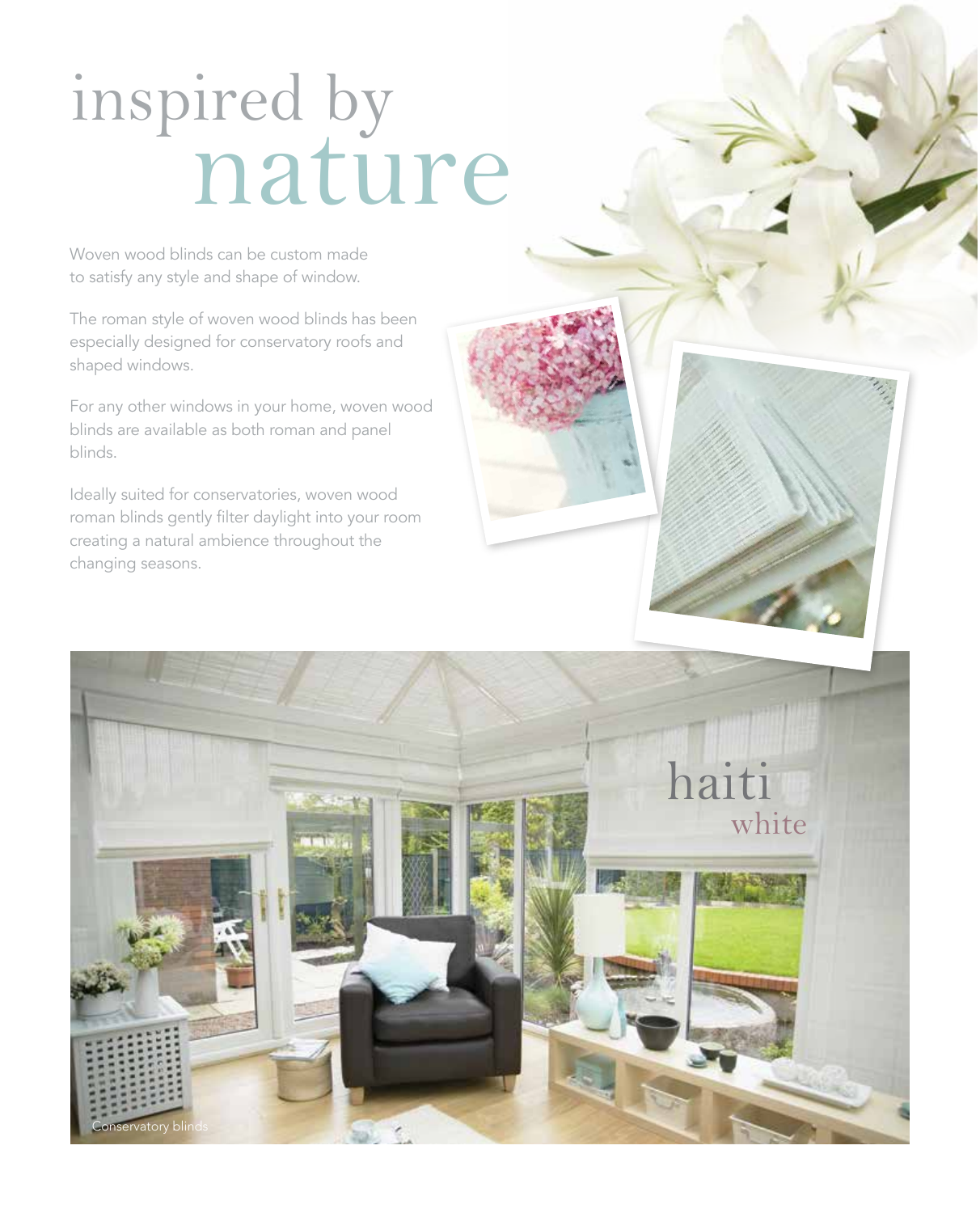

### Woven Wood accessories

Once you have chosen your fabric you can specify the colour of the edge tape to either match or contrast with your blind. If a colour is not specified at the time of purchase the edge tape will come as standard (please see table below for standard edge tapes).

#### colour options Edge Tapes

| <b>RANGE</b> | <b>COLOUR</b> | <b>EDGE TAPE</b>        |
|--------------|---------------|-------------------------|
| Antiqua      | Natural       | Straw                   |
|              | Pine          | Gold                    |
|              | Teak          | $\overline{\text{Ian}}$ |
| Bahama       | Beech         | Gold                    |
|              | <b>Birch</b>  | Straw                   |
|              | Pine          | Gold                    |
|              | Teak          | Cocoa                   |
| Barbuda      | White         | Natural                 |
| Dominica     | Natural       | Straw                   |
| Haiti        | Bone          | Hay                     |
|              | Ivory         | Natural                 |
|              | White         | White                   |

| <b>RANGE</b>                           | <b>COLOUR</b> | <b>EDGE TAPE</b> |  |
|----------------------------------------|---------------|------------------|--|
| Martinique                             | Natural       | Straw            |  |
|                                        | Teak          | Gold             |  |
| Montserrat                             | Pecan         | Tan              |  |
|                                        | Pine          | Gold             |  |
| Tobago                                 | Beech         | Gold             |  |
|                                        | <b>Birch</b>  | Straw            |  |
|                                        | Teak          | Tan              |  |
|                                        | Walnut        | Cocoa            |  |
| Contrasting edge tapes also available: |               |                  |  |
|                                        |               | <b>Black</b>     |  |
|                                        |               | Olive            |  |
|                                        |               | Rust             |  |

#### be creative mix & match accessories



#### Bottom bar



Teak



Walnut

#### Barrel pulls Acorn pulls Acorn pulls Acorn pulls Acorn pulls Acorn pulls Acorn pulls Acorn pulls and  $A$